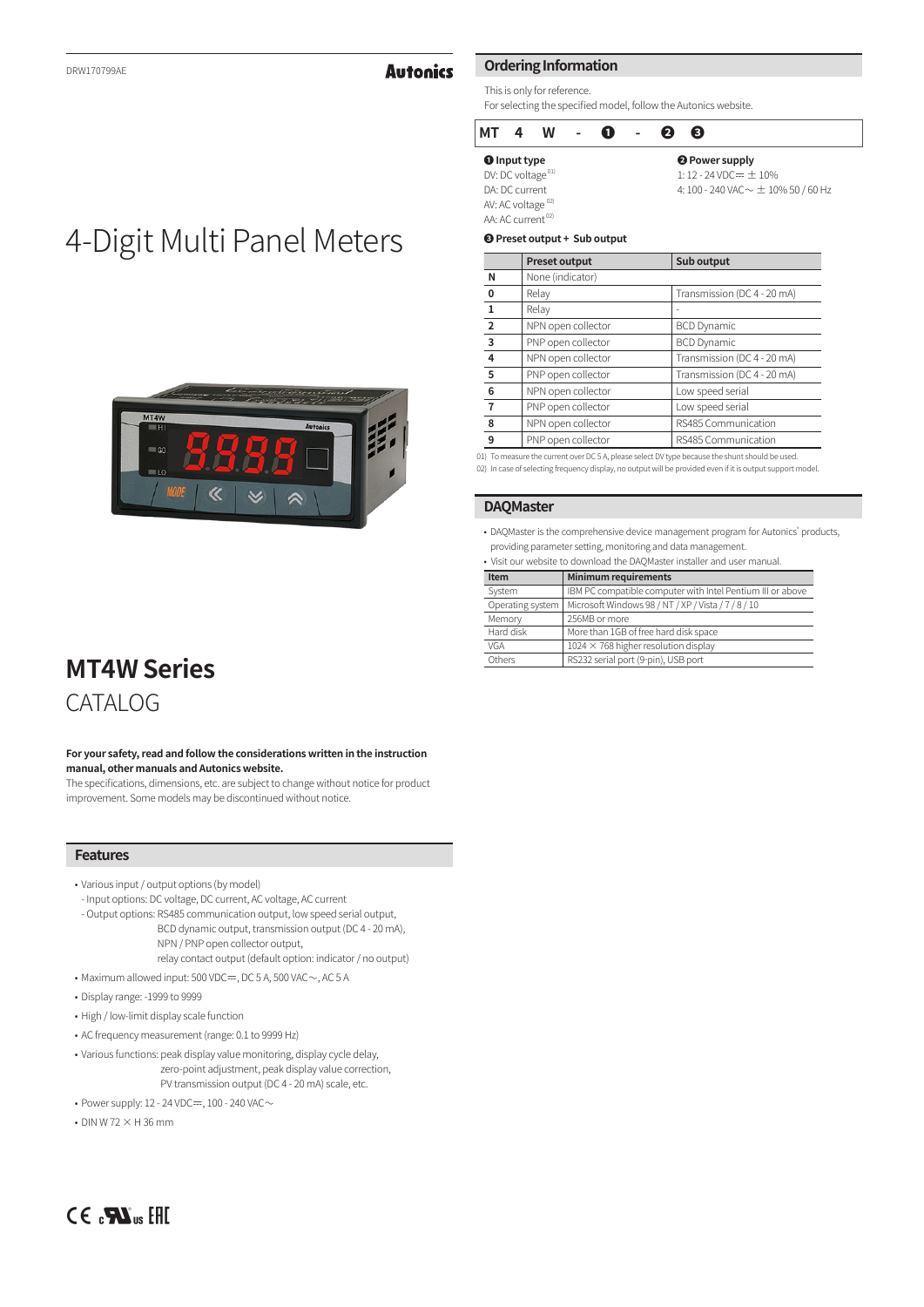## **Specifications**

| Model                      | MT4W-DV-OC                                            | MT4W-DA- <sub>III</sub>                              | MT4W-AV-OC                         | MT4W-AA-OD                           |  |  |
|----------------------------|-------------------------------------------------------|------------------------------------------------------|------------------------------------|--------------------------------------|--|--|
| Input type                 | DC voltage                                            | DC current                                           | AC voltage <sup>01)</sup>          | AC current <sup>01)</sup>            |  |  |
| Max. allowable input       |                                                       | 110% F.S. for each measured input range              |                                    |                                      |  |  |
| Display method             |                                                       | 7-segment (red) LED (character height: 14.2 mm)      |                                    |                                      |  |  |
| Display accuracy           |                                                       | Dependent on the ambient temperature                 |                                    |                                      |  |  |
| $23 \pm 5^{\circ}$ C       | $\pm$ 0.1% F.S. rdg<br>$\pm$ 2 digit                  | $\pm 0.1\%$ F.S. rdg<br>$\pm 2$ digit $\frac{02}{2}$ | $\pm$ 0.3% F.S. rdg<br>$±$ 3 digit | $\pm$ 0.3% F.S. rdg<br>$\pm$ 3 digit |  |  |
| $-10$ to $50^{\circ}$ C    | $\pm$ 0.5% F.S. rdg $\pm$ 3 digit                     |                                                      |                                    |                                      |  |  |
| Max. display range         | -1999 to 9999 (4 digit)                               |                                                      |                                    |                                      |  |  |
| A / D conversion<br>method | ΣΔ (Sigma Delta) ADC                                  |                                                      |                                    |                                      |  |  |
| Sampling cycle             | $50 \text{ ms}$                                       |                                                      | 16.6 ms                            |                                      |  |  |
| Unit weight<br>(packaged)  | $\approx$ 211 g ( $\approx$ 326 g)                    |                                                      |                                    |                                      |  |  |
| Approval                   | $CE$ <sub>c</sub> $\mathbf{W}_{us}$ <sup>03</sup> EHI |                                                      |                                    |                                      |  |  |

01) Available frequency display, Display accuracy ( $23 \pm 5^{\circ}$ C):  $\pm$  0.1% F.S. rdg  $\pm$  2 digit

02) 5 A terminal:  $\pm$  0.3% F.S. rdg  $\pm$  3 digit 03) Except power supply 12 - 24 VDC $=$  model

| <b>Preset output</b>              | None (indicator) / Relay / NPN open collector / PNP open collector<br>output model                                    |
|-----------------------------------|-----------------------------------------------------------------------------------------------------------------------|
| Relay                             | Contact capacity: $250$ VAC $\sim$ 3 A, 30 VDC = 3 A<br>Contact composition: N.O (1a)                                 |
| NPN / PNP<br>open collector       | Output capacity: $\leq$ 12 - 24 VDC= $\pm$ 2 VDC=, 50 mA resistive load                                               |
| Sub output                        | None (indicator) / BCD Dynamic / Transmission (DC 4 - 20 mA) /<br>Low speed serial / RS485 Communication output model |
| BCD Dynamic /<br>Low speed serial | NPN open collector output<br>Output capacity: $\leq$ 12 - 24 VDC=, 50 mA resistive load                               |
| Transmission<br>$(DC4 - 20 mA)$   | Resolution: 1/12,000 (load resistance: $\leq 600 \Omega$ )<br>Response time: $\leq$ 450 ms                            |
| RS485 communication               | Protocol: Modbus RTU                                                                                                  |

| <b>Model</b>                                                                                                           | $MT4W \Box$ $-1$ $\Box$                                                                                                                         | $MT4W-\Box -4\Box$                                                           |  |  |  |
|------------------------------------------------------------------------------------------------------------------------|-------------------------------------------------------------------------------------------------------------------------------------------------|------------------------------------------------------------------------------|--|--|--|
| Power supply                                                                                                           | 12 - 24 VDC= $\pm$ 10%                                                                                                                          | 100 - 240 VAC $\sim$ $\pm$ 10% 50 / 60 Hz                                    |  |  |  |
| <b>Power consumption</b>                                                                                               | 5 W                                                                                                                                             | 5 VA                                                                         |  |  |  |
| <b>Insulation resistance</b>                                                                                           | $\geq$ 100 M $\Omega$ (500 VDC= megger, between external terminal and case)                                                                     |                                                                              |  |  |  |
| Dielectric strength                                                                                                    |                                                                                                                                                 | $2,000$ VAC $\sim$ 50 / 60 Hz for 1 min (between external terminal and case) |  |  |  |
| Noise immunity                                                                                                         |                                                                                                                                                 | $\pm$ 2 kV the square wave noise (pulse width: 1 µs) by the noise simulator  |  |  |  |
| 0.75 mm amplitude at frequency of 10 to 55 Hz (for 1 min) in each X,<br><b>Vibration</b><br>Y, Z direction for 2 hours |                                                                                                                                                 |                                                                              |  |  |  |
| <b>Vibration</b><br>(malfunction)                                                                                      | 0.5 mm amplitude at frequency of 10 to 55 Hz (for 1 min) in each X, Y,<br>Z direction for 10 min                                                |                                                                              |  |  |  |
| <b>Shock</b>                                                                                                           | 300 m/s <sup>2</sup> ( $\approx$ 30 G) in each X, Y, Z direction for 3 times                                                                    |                                                                              |  |  |  |
| <b>Shock (malfunction)</b>                                                                                             | $100 \text{ m/s}^2 \approx 10 \text{ G}$ in each X, Y, Z direction for 3 times                                                                  |                                                                              |  |  |  |
| <b>Relay life cycle</b>                                                                                                | Mechanical: $\geq 20,000,000$ operations<br>Electrical: $\geq 100,000$ operations (250 VAC $\sim$ 3A resistive load)                            |                                                                              |  |  |  |
| Ambient temp.                                                                                                          | -10 to 50°C, storage: -20 to 60°C (rated at no freezing or condensation)                                                                        |                                                                              |  |  |  |
| Ambient humi.                                                                                                          | 35 to 85%RH, storage: 35 to 85%RH (rated at no freezing or condensation)                                                                        |                                                                              |  |  |  |
| <b>Insulation type</b>                                                                                                 | Double insulation or reinforced insulation (mark: $\Box$ ), dielectric strength<br>between the measurement input part and the power part: 1 kV) |                                                                              |  |  |  |

#### **RS485 communication Interface**

| <b>Communication protocol</b> | Modbus RTU                               |
|-------------------------------|------------------------------------------|
| Connection                    | <b>RS485</b>                             |
| <b>Application standard</b>   | Compliance with EIA RS485                |
| <b>Max.</b> connections       | 31 units (address: 01 to 99)             |
| <b>Synchronous method</b>     | Asynchronous                             |
| <b>Communication method</b>   | Two-wire half duplex                     |
| <b>Communication distance</b> | Max. 800 m                               |
| <b>Communication speed</b>    | 1200, 2400, 4800, 9600, 19200, 38400 bps |
| <b>Start bit</b>              | 1 bit (fixed)                            |
| Data bit                      | 8 bit (fixed)                            |
| <b>Parity bit</b>             | NONE, EVEN, ODD                          |
| Stop bit                      | 1 bit, 2 bit                             |

## **Input Range and Display Range**

When the max. input value is over the 100%, it may result in input terminal damage.

## ■ **DC** voltage model

| Input range     | Display range                | Input          |                                     |                   |                      |
|-----------------|------------------------------|----------------|-------------------------------------|-------------------|----------------------|
|                 | Diaplay method: STND (fixed) |                | Diaplay method: SCAL <sup>01)</sup> | impedance         |                      |
| $0 - 500$ VDC=  | $0.0$ to 500.0               | 500u           |                                     |                   | $4.33348$ M $\Omega$ |
| $0 - 100$ VDC=  | $0.0$ to $100.0$             | 00 ل           | Dot                                 |                   | 4.33348 MΩ           |
| $0 - 50$ VDC=   | $0.00$ to 50.00              | 50u            | П                                   | Display range     | 433.48 kO            |
| $0 - 10$ VDC=   | $0.00$ to $10.00$            | 10υ            |                                     | -1999 to 9999     | 433.48 kO            |
| $0 - 5$ VDC=    | $0.000$ to 5.000             | 5 <sub>u</sub> | 0.0                                 | $-199.9$ to 999.9 | 43.48 kO             |
| $0 - 1$ VDC $=$ | $0.000$ to $1.000$           | lυ             | 0.00                                | $-19.99$ to 99.99 | 43.48 $k\Omega$      |
| $0 - 250$ mVDC= | $0.0$ to 250.0               | 0.25 u         | 0.000                               | $-1.999$ to 9.999 | $2.28 k\Omega$       |
| $0 - 50$ mVDC=  | 0.00 to 50.00                | 50ñu           |                                     |                   | $2.28 k\Omega$       |

 01) Connect to the input terminals whose 30% to 100% of the input range includes the max. value of the input range to measure. When the max. input value is under the 30% of the input terminal range, display accuracy is degraded.

#### ■ **DC** current model

|              | Display range                | Input    |                                     |                 |                |
|--------------|------------------------------|----------|-------------------------------------|-----------------|----------------|
| Input range  | Diaplay method: STND (fixed) |          | Diaplay method: SCAL <sup>01)</sup> | impedance       |                |
| $0 - 5A$     | 0.000 to 5.000               | 5R       |                                     |                 | $0.022$ O      |
| $0 - 2A$     | 0.000 to 2.000               | гA       |                                     |                 | $0.022 \Omega$ |
| $0 - 500$ mA | 0.0 to 500.0                 | O.S.R    | Dot<br>Л                            | Display range   | $0.222$ O      |
| $0 - 200$ mA | $0.0$ to $200.0$             | 0.2 R    |                                     | -1999 to 9999   | $0.222$ O      |
| $0 - 50$ mA  | $0.00$ to 50.00              | 50 A R   | O.O                                 | -199.9 to 999.9 | 2.2220         |
| $4 - 20$ mA  | 4.00 to 20.00                | 4-20     | 0.00                                | -19.99 to 99.99 | 2.2220         |
| $0 - 5mA$    | 0.000 to 5.000               | $5n$ $R$ | 0.000                               | -1.999 to 9.999 | 22.2220        |
| $0 - 2mA$    | 0.000 to 2.000               | 25.R     |                                     |                 | 22.222 O       |

01) Connect to the input terminals whose 30% to 100% of the input range includes the max. value of the input range

to measure. When the max. input value is under the 30% of the input terminal range, display accuracy is degraded.

#### ■ **AC voltage model**

|                        | Display range                | Input |                                     |                                                                          |                      |
|------------------------|------------------------------|-------|-------------------------------------|--------------------------------------------------------------------------|----------------------|
| Input range            | Diaplay method: STND (fixed) |       | Diaplay method: SCAL <sup>01)</sup> | impedance                                                                |                      |
| 0 - 500 VAC $\sim$     | 0.0 to 500.0                 | ى 500 |                                     |                                                                          | 5.01092 MO           |
| $0 - 250$ VAC $\sim$   | $0.0$ to $250.0$             | 250u  | Dot                                 |                                                                          | 5.01092 MO           |
| 0 - 110 VAC $\sim$ 02) | 0.0 to 440.0                 | 110P  |                                     | Display range                                                            | 1.11092 MO           |
| $0 - 50$ VAC $\sim$    | $0.00$ to 50.00              | 50u   |                                     |                                                                          | $1.11092$ M $\Omega$ |
| $0 - 20$ VAC $\sim$    | 0.00 to 20.00                | 20u   |                                     |                                                                          | $200.92 k\Omega$     |
| $0 - 10$ VAC $\sim$    | 0.00 to 10.00                | 10υ   |                                     |                                                                          | 200.92 kO            |
| $0 - 2$ VAC $\sim$     | $0.000$ to $2.000$           | 5л    |                                     |                                                                          | 20.92 kΩ             |
| $0 - 1$ VAC $\sim$     | 0.000 to 1.000               | lυ    |                                     |                                                                          | $20.92 k\Omega$      |
|                        |                              |       | O<br>0.0<br>0.00<br>0.000           | -1999 to 9999<br>$-199.9$ to 999.9<br>-19.99 to 99.99<br>-1.999 to 9.999 |                      |

01) Connect to the input terminals whose 30% to 100% of the input range includes the max. value of the input range

to measure.<br>When the max. input value is under the 30% of the input terminal range, display accuracy is degraded.<br>O2) In case of 0 to 110 VAC ~ of AC voltage range and using P.T (potential transformer) for 440 VAC ~ / 110

#### ■ **AC current model**

|              | Display range                | Input  |                                     |                   |                 |
|--------------|------------------------------|--------|-------------------------------------|-------------------|-----------------|
| Input range  | Diaplay method: STND (fixed) |        | Diaplay method: SCAL <sup>01)</sup> | impedance         |                 |
| $0 - 5A$     | 0.000 to 5.000               | 5R     |                                     |                   | $0.02\Omega$    |
| $0 - 2.5A$   | $0.000$ to 2.500             | 2.5 R  | Dot                                 | Display range     | $0.02\Omega$    |
| $0 - 1A$     | 0.000 to 1.000               | 1B     | П                                   | -1999 to 9999     | $0.102$ $\circ$ |
| $0 - 500$ mA | 0.0 to 500.0                 | O.S.R  | 0.0                                 | $-199.9$ to 999.9 | $0.202$ O       |
| $0 - 250$ mA | 0.0 to 250.0                 | 0.25 A | 0.00                                | -19.99 to 99.99   | $0.202$ O       |
| $0 - 100$ mA | $0.0$ to $100.0$             | 0.18   | 0.000                               | -1.999 to 9.999   | $1.022$ O       |
| $0 - 50$ mA  | 0.00 to 50.00                | 505A   |                                     |                   | $1.022 \Omega$  |

01) Connect to the input terminals whose 30% to 100% of the input range includes the max. value of the input range<br>to measure.<br>When the max. input value is under the 30% of the input terminal range, display accuracy is deg